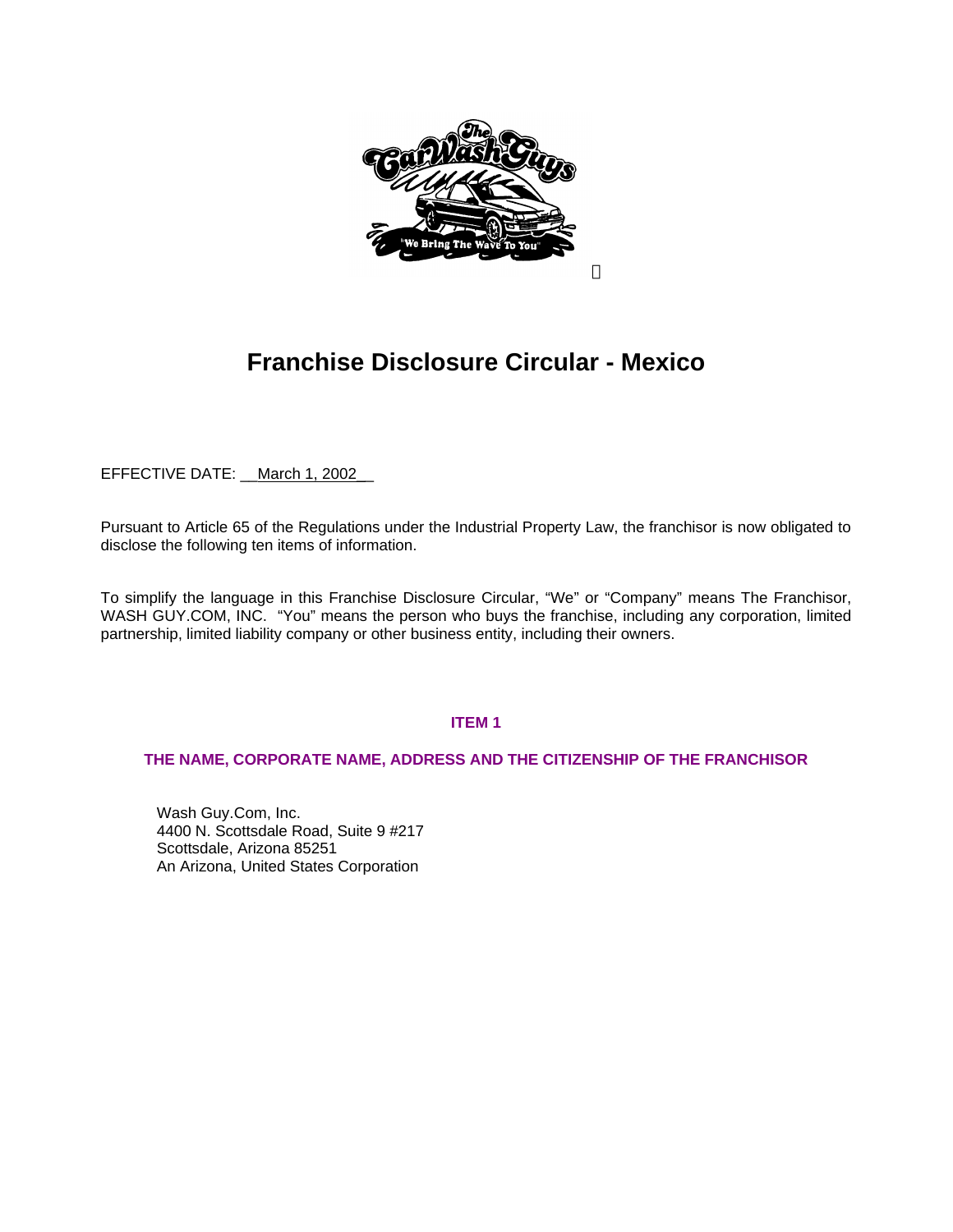#### **DESCRIPTION OF THE FRANCHISE BEING GRANTED**

We franchise a service business for the mobile cleaning of cars utilizing our systems, procedures and logos. You will establish and operate a unit of The Car Wash Guys, a mobile car wash service specializing in on-site washes at customer's homes and offices as well as fleet car and light vehicle washing for large companies or government organizations.

You must buy a fully mobile and self-contained car washing truck, or upon prior written approval, a fully mobile and self-contained car wash trailer. If we decide to approve your use of a trailer, we must approve the vehicle that will tow the trailer. You must paint and logo the tow vehicle as well.

#### **ITEM 3**

## **EXPERIENCE OF THE FRANCHISOR AND, TO THE EXTENT THAT THE FRANCHISE IS BEING GRANTED PURSUANT TO A MASTER FRANCHISE ARRANGEMENT, THE EXPERIENCE OF THE MASTER FRANCHISEE**

We grant franchises and advise and assist you to establish and operate your own franchise known as THE CAR WASH GUYS. Our activities may include education, market planning, consulting, training and coordination of products and equipment distribution to you. We are a franchising company and anticipate franchising many other brand names in the future, all networked together.

Lance Winslow, President and Founder has operated several businesses similar to the business you will run since June 1979. From June 1979 until October 1984, Lance Winslow operated an aircraft washing service at three different airports under the names Speedy Waxers and Aero Speed Waxing. Lance Winslow then operated his mobile cleaning business under the name Aero-Auto Wash from November 1985 until April 1990. In June of 1989 Lance Winslow founded THE CAR WASH GUYS a sole proprietorship mobile car washing business based in California, United States which eventually became the basis of The Company prototype. He currently owns this business but does not operate any mobile car washing units. In October 1996 Lance Winslow founded and became president of Car Wash Guys International Inc., a California Corporation, a company that offered national and international franchises similar to the business you will run. He was President of this company from October 1996 until its closing in August 2000. In December 1999, in honor of the new millennium, to incorporate the extensive aspects of the internet and the world wide web into his business and to incorporate the requested service needs of the consumer and the franchisees, Lance Winslow founded and became president of Wash Guy.Com, Inc. (The Company). We have been offering franchises since January 2000.

Once a franchisee Core Services operating franchise has been established and operating for a period of one hundred twenty (120) calendar days, we may grant to the franchisee the right to become a Master Franchise.

#### **ITEM 4**

#### **IINTELLECTUAL PROPERTY RIGHTS THAT ARE BEING GRANTED PURSUANT TO THE FRANCHISE**

No patents are material to the franchise. The Confidential Operations Manual is described in the Franchise Agreement. Although we have not filed an application for a copyright registration for the operations manual, we claim a copyright and the information is proprietary. The Franchise Agreement describes

Mexico Disclosure - Initials: \_\_\_\_\_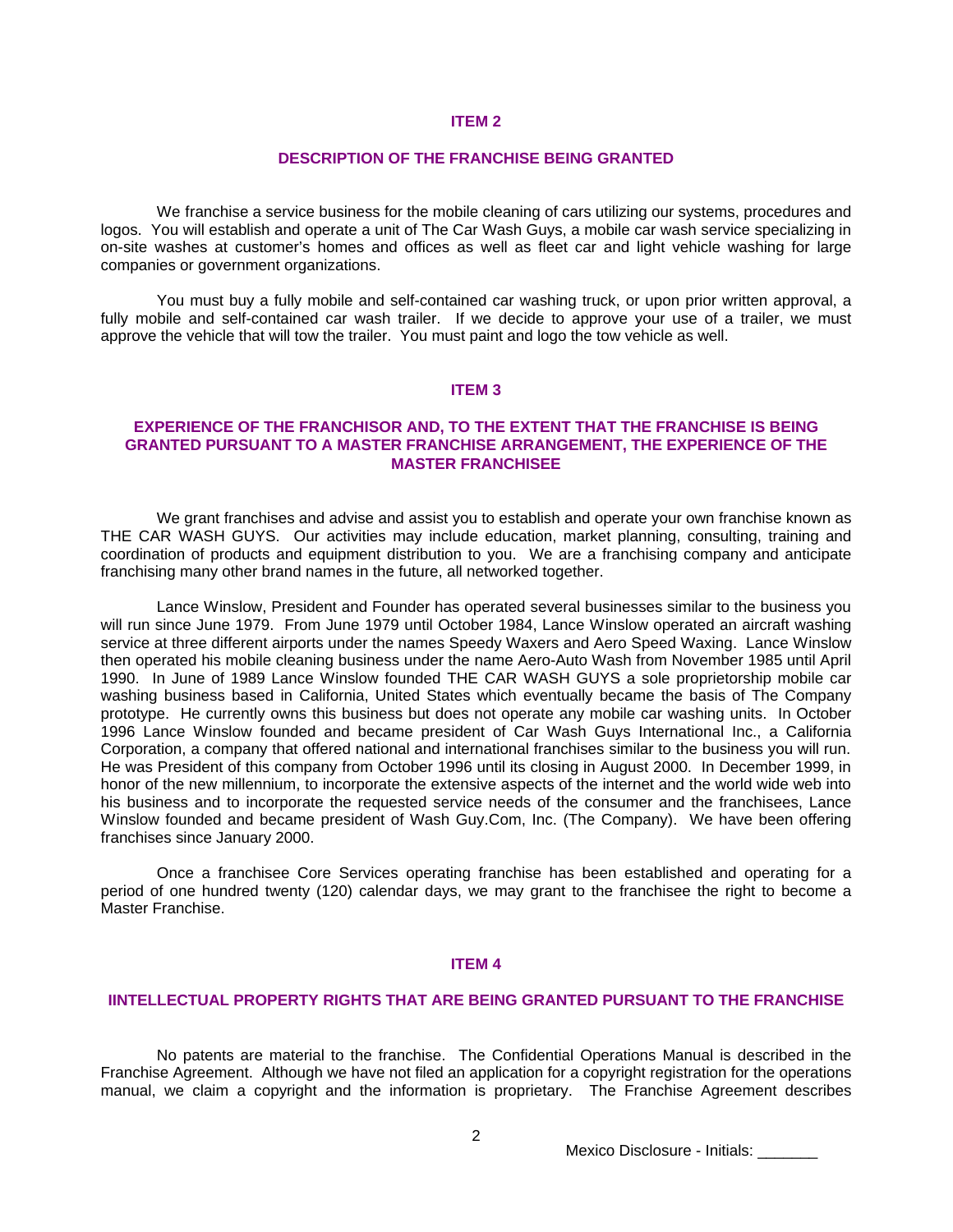limitations on the use of this manual by you and your employees. You must also advise us when you learn about unauthorized use of this proprietary information.

The Company has proprietary know-how in the form of trade secrets, operating methods, specifications, techniques, information and systems used in servicing customers efficiently and in the marketing of your business. This know-how is disclosed in part by a Confidential Operations Manual, written by Lance Winslow, which you receive solely for the purpose of developing the franchise and only for the term of the Franchise Agreement. You have access to this manual on loan for the term of the Franchise Agreement.

We grant you the right to operate a mobile car wash business under the service marks "THE CAR WASH GUYS" and any other marks we may designate conveyed to you on our intranet system or revisions to our Confidential Operations Manual. A Certificate of Registration of the service mark "THE CAR WASH GUYS" has been granted to Lance Winslow, a United States citizen, by the United States Commissioner of Patents and Trademarks on the Principal Register as Certificate of Registration No. 75/172580 on September, 26, 1996. This registration has been assigned to Lance Winslow, who in turn has leased to us the use of the name.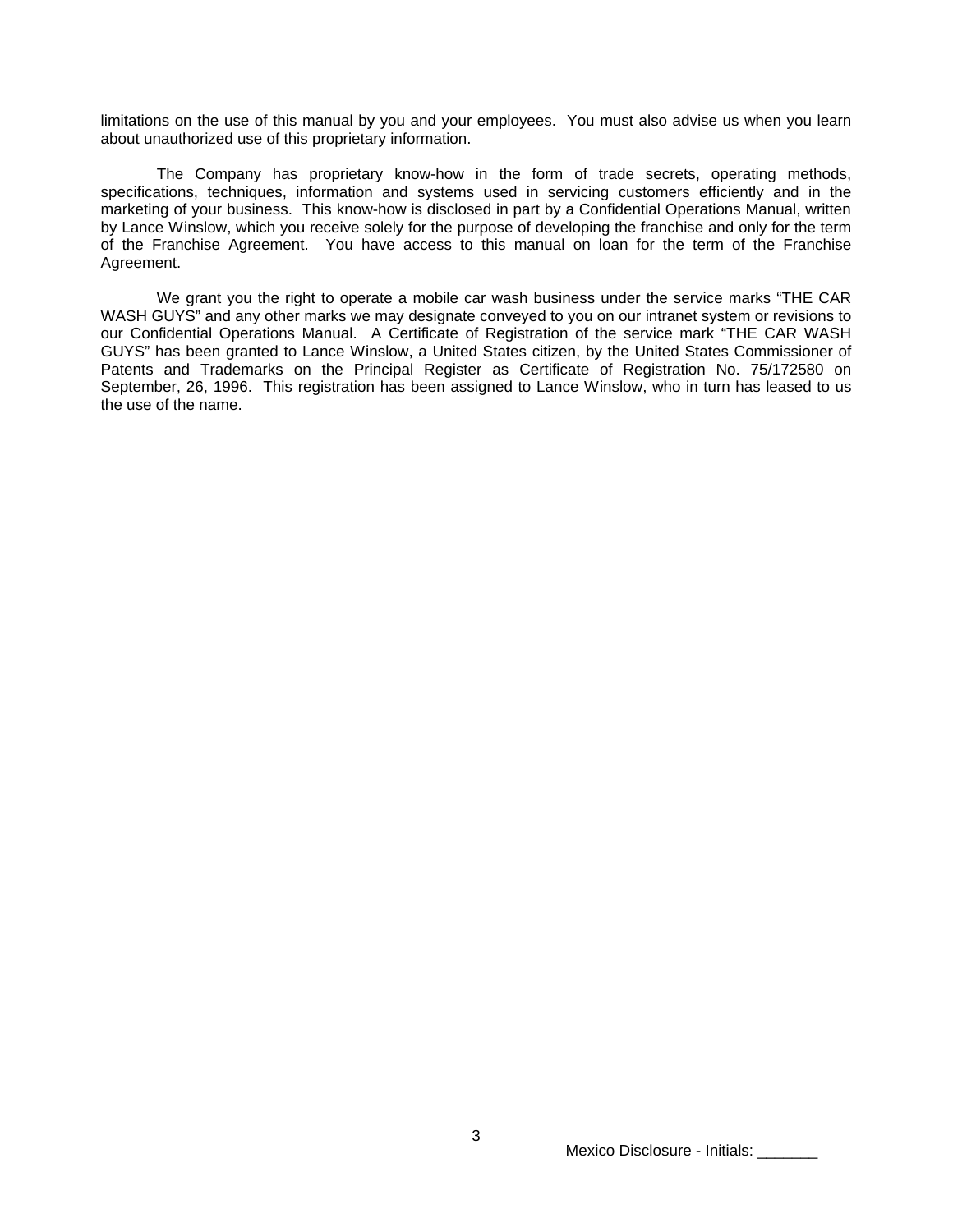# **AMOUNT AND NATURE OF THE PAYMENTS TO BE MADE BY THE FRANCHISEE TO THE FRANCHISOR**

| Name Of Fee                             | <b>Amount</b>                | Date Due                                                                                                                                          | <b>Remarks</b>                                                                                                  |
|-----------------------------------------|------------------------------|---------------------------------------------------------------------------------------------------------------------------------------------------|-----------------------------------------------------------------------------------------------------------------|
| <b>Initial Fee</b>                      | US \$20,000                  | Within ten (10) business days We do not offer financing<br>of the date of the signing of the arrangements for this initial<br>franchise agreement | fee.                                                                                                            |
| Royalty<br>Truck/Unit                   | month                        | US \$100.00 per On or before the $17th$<br>of each month                                                                                          | Based on US \$5.00 per day<br>and an average of 20 work<br>days per month. Each month<br>is always US \$100.00. |
| <b>Promotional Fund</b><br>Contribution | month                        | US \$100.00 per On or before the $17th$<br>of each month                                                                                          | Due if such a<br>fund is<br>established.                                                                        |
| <b>Transfer Fee</b>                     | US \$5,000 or<br>US \$10,000 | Upon transfer                                                                                                                                     | US \$5,000 if transfer to an<br>existing franchisee or US<br>\$10,000 if transfer to a new<br>franchisee.       |

All payments due to us shall be made in U.S. Dollars. All fees and payments are non-refundable.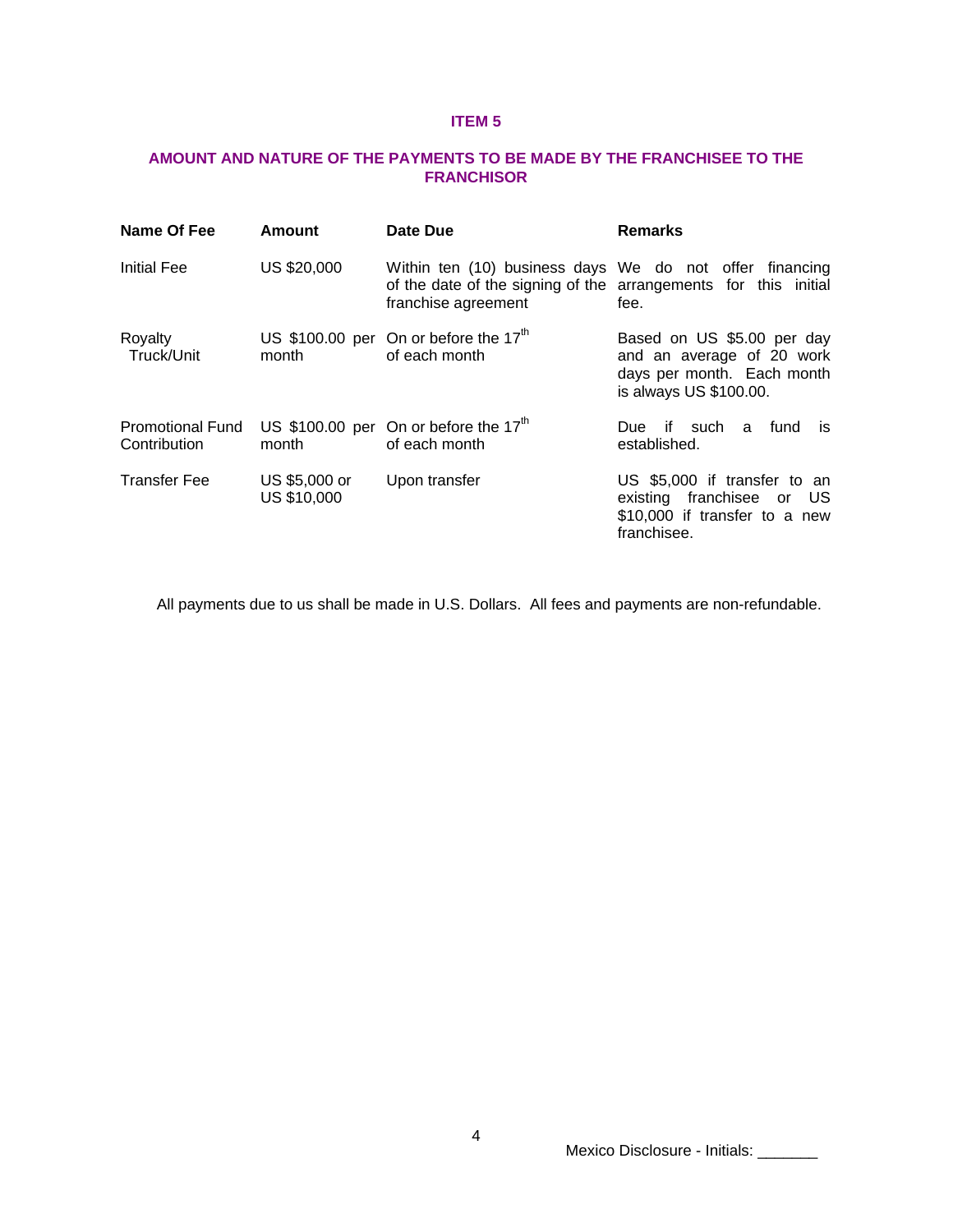## **DESCRIPTION OF THE SERVICES AND TECHICAL ASSISTANCE TO BE PROVIDED BY THE FRANCHISOR TO THE FRANCHISEE**

This table lists the franchisor's principal obligations under the Franchise Agreement. More detailed information about each topic is provided in the Franchise Agreement.

#### **Obligations of Franchisor**

Designate Marketing Area Approve Site Selection Assist With Design Of Facilities Layout Provide Initial Equipment Specifications Conduct Initial Training Provide Loaned Copy Of Confidential Operations Manual Prescribe Minimum Insurance Standards Provide Corporate Internet System Encouragement of Community Support Approve Manager Training Provide Or Approve On-Going Training – Specific, General, New Hires May Provide Advisory Services Development Of And Approval Of Vendors For Proprietary Products and Proprietary **Equipment** Approval Of Vendors For Non-Proprietary Equipment and Supplies Right Of Entry And Inspection May Offer Right To Service National and International Accounts

## **ITEM 7**

#### **DESCRIPTION OF THE GEOGRAPHICAL AREA IN WHICH THE FRANCHISE IS TO BE OPERATED**

You will be granted a nonexclusive Marketing Area defined by geographic boundaries as determined by us after giving considerations to relevant demographic information, including the number of vehicles, population and other demographics, the actual boundaries of which are set forth on Exhibit 1 attached to the Franchise Agreement.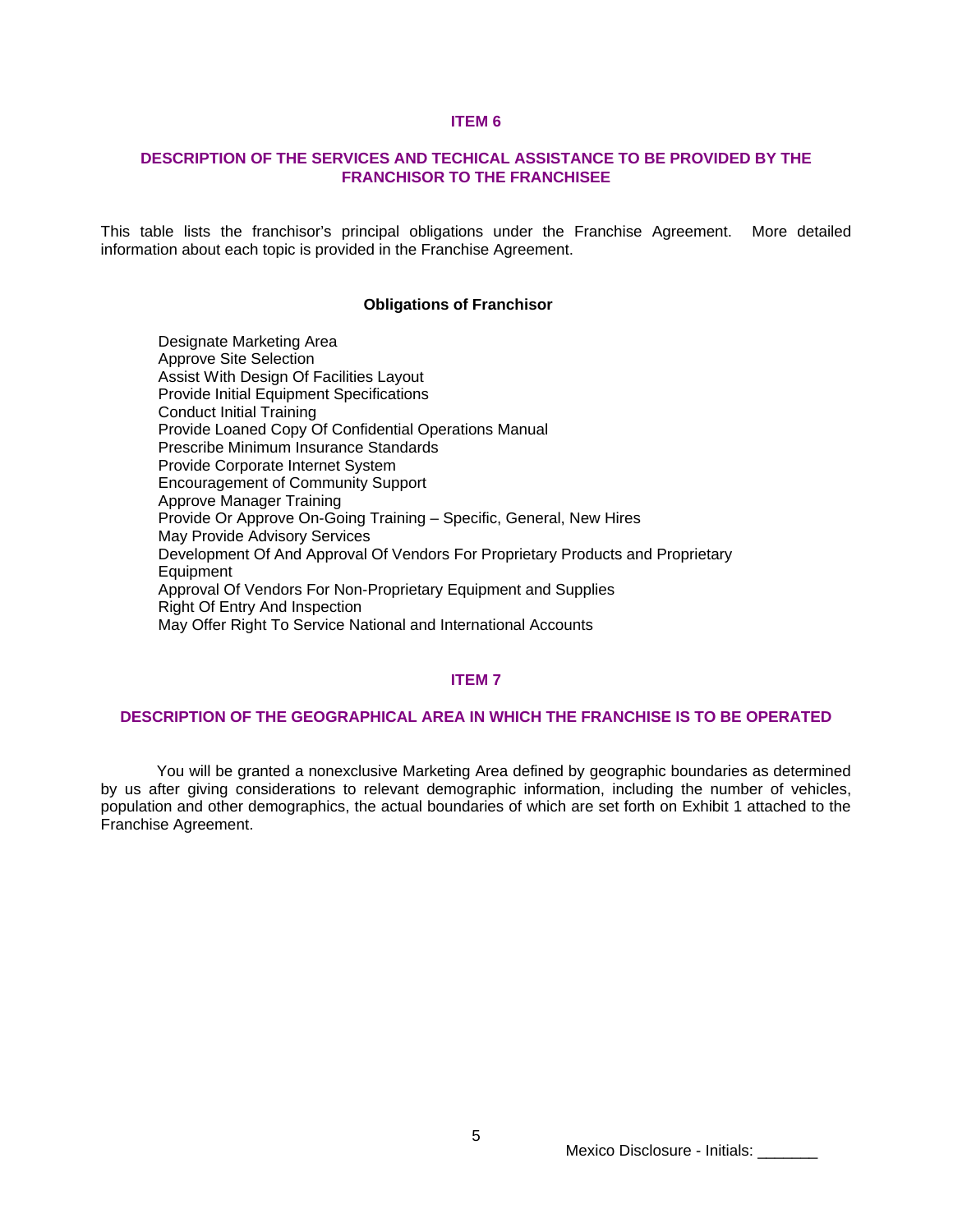## **DISCLOSURE AS TO WHETHER THE FRANCHISEE IS GRANTED THE RIGHT TO GRANT SUB-FRANCHISES AND UNDER WHAT CIRCUMSTANCES AND CONDITIONS**

Once your Core Services operating franchise has been established and operating for a period of one hundred twenty (120) calendar days, we may grant to you the right to sell to other parties franchises of The Car Wash Guys or Wash Guys Systems (the right to become a "Master Franchise") within the boundaries of your designated Marketing Area only. If you have not established and have operational the Core Services franchise within one hundred eighty (180) calendar days of delivery of your initial car wash truck/unit, this right may be terminated by us.

#### **ITEM 9**

#### **EXTENT OF FRANCHISEE'S OBLIGATIONS WITH REGARD TO CONFIDENTIAL INFORMATION PROVIDED TO HIM BY THE FRANCHISOR**

The Company has proprietary know-how in the form of trade secrets, operating methods, specifications, techniques, information and systems used in servicing customers efficiently and in the marketing of your business. This know-how is disclosed in part by a Confidential Operations Manual, written by Lance Winslow, which you receive solely for the purpose of developing the franchise and only for the term of the Franchise Agreement. The Confidential Operations Manual is and will remain confidential and the franchisor's exclusive property. You will not disclose, copy or duplicate any part of the Confidential Operations Manual for any reason

You agree that the Service Marks, Confidential Operations Manual, and System are our sole and exclusive property. You will not advertise or use the Service Marks without following our then current guidelines and requirements. You acknowledge and agree at all times and in all respects that the franchisor's trademarks, trade names, service marks, patents, copyrights and all goodwill (local, regional and national) are the franchisor's sole and exclusive property. You also acknowledge that you have only a license to use such rights and marks according to the provisions of this Franchise Agreement and in strict accordance with the standards, specifications and procedures as outlined in the Confidential Operations Manual.

The System includes valuable confidential information. You agree to not communicate or divulge the contents of our Confidential Operations Manuals, our Confidential Marketing Manuals, our intranet system or any other information related to the System or to the operation of the franchise or The Car Wash Guys or The Company franchise system to any person or entity except those we authorize to receive the information. You agree that these contents and information are confidential. They are our exclusive property, and you may only use them in the franchise subject to the provisions and duration of this Franchise Agreement. You agree to fully and strictly adhere to all security procedures we prescribe for maintaining the secrecy of the information. You agree to disclose information to your employees only to the extent necessary to perform the franchise business.

You will assure that you and all your agents, employees, consultants, partners, owners, officers, directors, and shareholders and other persons in your control, to whom any information is communicated, keep, preserve, and protect all confidential information.

You will not, during the term of this Franchise Agreement or thereafter, communicate, fax, e-mail, post on an internet electronic bulletin board, divulge or use for the benefit or any other person, persons, partnerships, associations, companies or corporations any confidential or proprietary information, knowledge or know-how concerning our methods of operation of the franchised business we have licensed to you or any information we have communicated to you in written, verbal or electronic form, including intranet passwords, for the operation of the franchise.

Mexico Disclosure - Initials: \_\_\_\_\_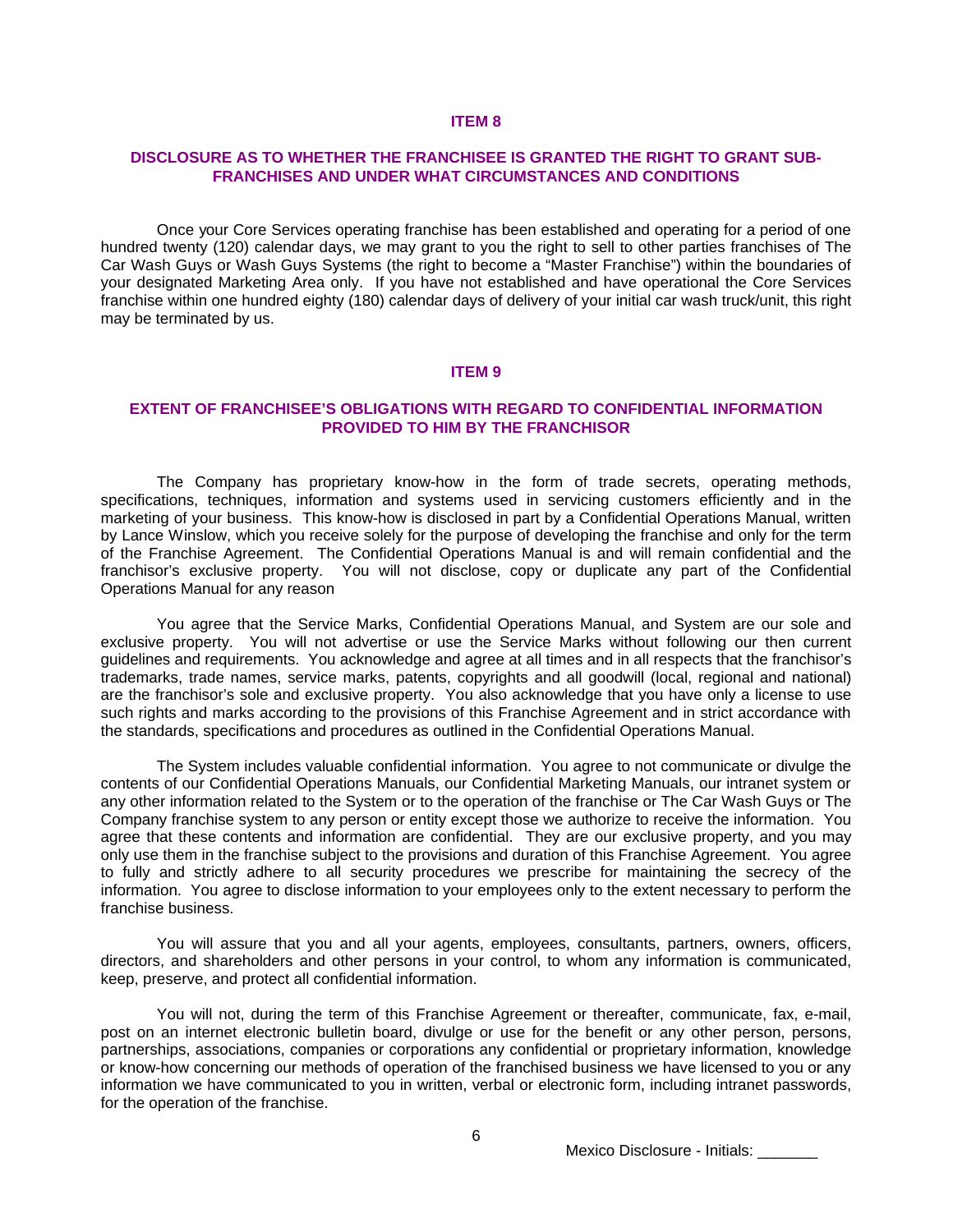If the Franchise Agreement is terminated, all manuals, corporate newsletters and information packets and proprietary computer software and programs containing customer, industry and other data bases, sales letters, lists, fax, sales, advertising and marketing material and artwork are owned by us and will be returned upon termination of the Franchise Agreement. This includes all proprietary software loaned to you during the term of your franchise.

#### **ITEM 10**

## **DESCRIPTION OF THE RIGHTS AND OBLIGATIONS OF THE FRANCHISEE UNDER THE TERMS OF THE FRANCHISE AGREEMENT**

This table lists the franchisee's principal rights and obligations under the Franchise Agreement. More detailed information about each topic is provided in the Franchise Agreement.

#### **Rights**

Use Of Marks And System In The Operation Of A Business In Your Marketing Area

#### **Obligations**

Payment Of Fees, Contributions And Royalties Site Selection and Execution of Lease Construction And Installation Of Tenant Improvements Owner Participation In Operation Of Business Owner And Managers Must Complete Training Employees – Hiring, Training, Maintaining Standards And Proprietary Information Training – Initial and On-Going Maintaining Confidentiality of Confidential Operations Manual Specifications And Requirements For Initial And On-Going Equipment, Inventory And Supplies Satisfy Pre-Opening And Opening Of Business Requirements Keep Business Hours Needed To Service Customer Demand Proper Apparel Must Be Worn By Employees Use Of Trade And Service Marks – Proprietary Rights, Proper Display, Operate in Accordance With Confidential Operations Manual Proprietary Products And Equipment – Purchase, Non-Modification And Use Display, Sale Or Use Of Approved Equipment And Supplies Franchisee May Determine Pricing Conduct Advertising And Promotional Activities Maintenance Of Accounting Records, Books And Reports and Rights Of Inspections Maintenance, Appearance And Repair of Business Location and Equipment Obligation With Regard To Proprietary And Confidential Information Acknowledgment Of And Agreement To Covenants Not To Compete Maintenance Of Insurance Maintenance And Display Of Signage Payment Of Taxes Compliance With Law Payment Of Operating Costs Of Doing Business Indemnify Hold Franchisor Harmless Servicing Of National And International Accounts Contracts With Customers Promotion And Development Of Business Obtain, Maintain And Update Computer System